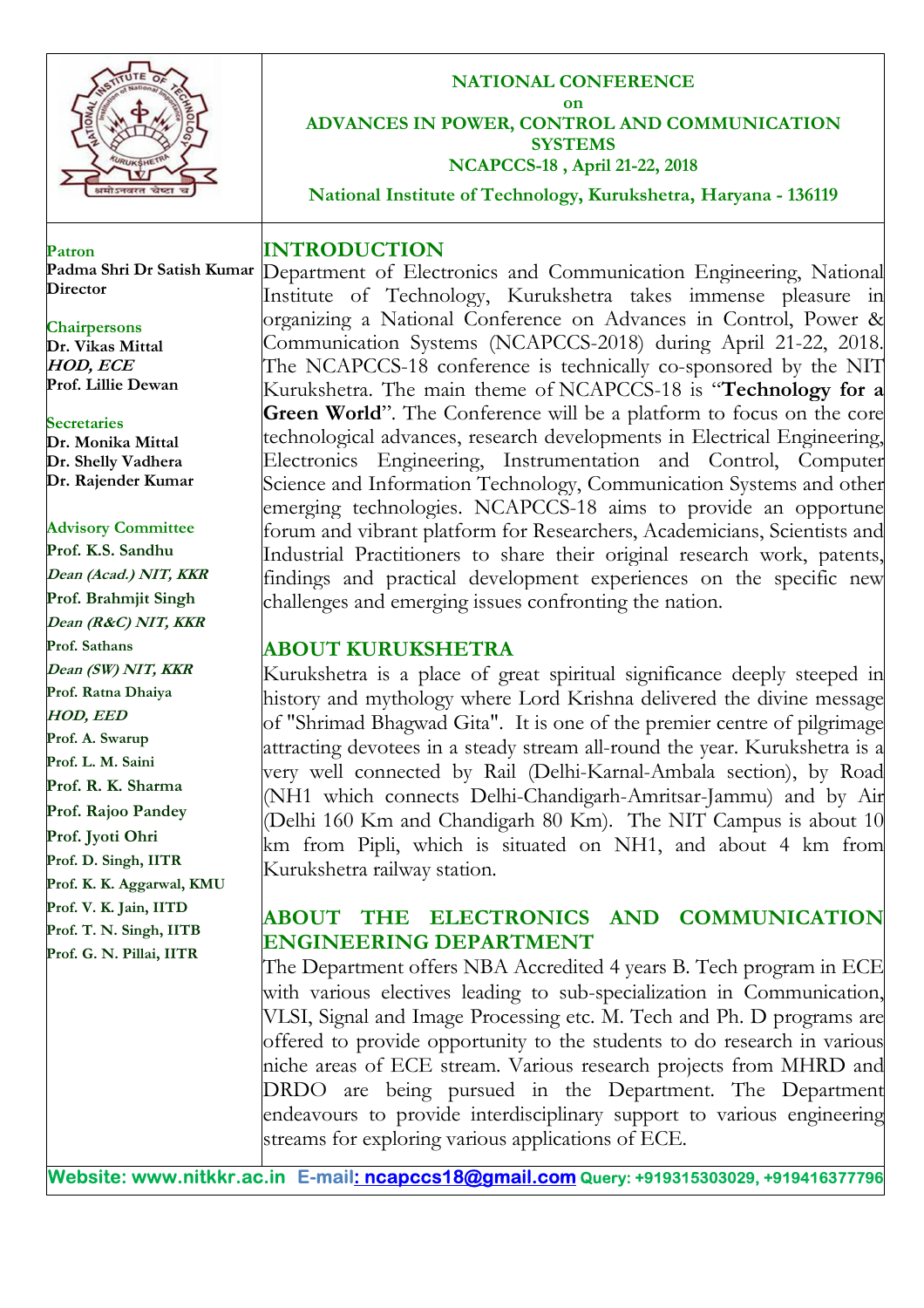| URUKSHETP                                                                                                                                                              | <b>NATIONAL CONFERENCE</b><br>on<br>ADVANCES IN POWER, CONTROL AND COMMUNICATION SYSTEMS<br>NCAPCCS-18, April 21-22, 2018<br>National Institute of Technology, Kurukshetra, Haryana - 136119                                                                                                                                                                                                                                                                                                                                                                                                                                                                                                          |                                                                                                                                                                                                                                                                           |
|------------------------------------------------------------------------------------------------------------------------------------------------------------------------|-------------------------------------------------------------------------------------------------------------------------------------------------------------------------------------------------------------------------------------------------------------------------------------------------------------------------------------------------------------------------------------------------------------------------------------------------------------------------------------------------------------------------------------------------------------------------------------------------------------------------------------------------------------------------------------------------------|---------------------------------------------------------------------------------------------------------------------------------------------------------------------------------------------------------------------------------------------------------------------------|
| Patron<br>Padma Shri Dr Satish Kumar<br><b>Director</b><br><b>Chairpersons</b><br>Dr. Vikas Mittal                                                                     | <b>TOPICS OF THE CONFERENCE</b><br>The research papers for the conference are invited based on original work on the<br>following broad Topics/ Areas:<br><b>Track I</b>                                                                                                                                                                                                                                                                                                                                                                                                                                                                                                                               | <b>Track II</b>                                                                                                                                                                                                                                                           |
| <b>HOD, ECE</b>                                                                                                                                                        | <b>Signal and Image Processing</b>                                                                                                                                                                                                                                                                                                                                                                                                                                                                                                                                                                                                                                                                    | <b>Control Systems</b>                                                                                                                                                                                                                                                    |
| Prof. Lillie Dewan<br><b>Secretaries</b><br>Dr. Monika Mittal<br>Dr. Shelly Vadhera<br>Dr. Rajender Kumar<br><b>Advisory Committee</b>                                 | Digital Signal Processing<br>$\bullet$<br>Adaptive Signal Processing and Control<br>$\bullet$<br>Information Processing and Coding<br>$\bullet$<br>Image Synthesis<br>$\bullet$<br>Optical Character Recognition<br>$\bullet$<br><b>Bio Medical Signals</b><br>$\bullet$<br>Pattern Recognition<br>$\bullet$                                                                                                                                                                                                                                                                                                                                                                                          | Micro Electronics<br>$\bullet$<br><b>Embedded Systems</b><br>$\bullet$<br>Industrial Informatics and Robotics<br>$\bullet$<br>Control System Analysis and Design<br>$\bullet$<br>Sensors and Actuators<br>Human Machine Interface<br><b>PLC</b><br>$\bullet$              |
| Prof. K.S. Sandhu                                                                                                                                                      |                                                                                                                                                                                                                                                                                                                                                                                                                                                                                                                                                                                                                                                                                                       | <b>Track IV</b>                                                                                                                                                                                                                                                           |
|                                                                                                                                                                        | <b>Track III</b><br><b>Power Systems</b>                                                                                                                                                                                                                                                                                                                                                                                                                                                                                                                                                                                                                                                              | <b>Communication &amp; Networking</b>                                                                                                                                                                                                                                     |
| Dean (Acad.) NIT, KKR                                                                                                                                                  |                                                                                                                                                                                                                                                                                                                                                                                                                                                                                                                                                                                                                                                                                                       | <b>Systems</b>                                                                                                                                                                                                                                                            |
| Prof. Brahmjit Singh<br>Dean (R&C) NIT, KKR<br>Prof. Sathans<br>Dean (SW) NIT, KKR<br>Prof. Ratna Dhaiya<br><b>HOD, EED</b><br>Prof. A. Swarup<br>Prof. L. M. Saini    | Power System Dynamics, Analysis and Control<br>$\bullet$<br>Power System Modeling and Simulation<br>$\bullet$<br>Control Techniques in Power Systems<br>$\bullet$<br>Power Quality<br>$\bullet$<br>Electrical Machines and Drive System<br>$\bullet$<br>Smart Grid and Microgrid<br>$\bullet$<br>Renewable Energy and Hybrid Electrical<br>$\bullet$<br>Systems                                                                                                                                                                                                                                                                                                                                       | Computational Intelligent System<br>$\bullet$<br>Wireless & Mobile Communications<br>Information System Security<br>$\bullet$<br>Internet of Things<br>$\bullet$<br>Channel Modeling<br>$\bullet$<br>Ultra-Wideband Systems<br>Wireless Sensor Networks<br>Green Networks |
| Prof. R. K. Sharma<br>Prof. Rajoo Pandey<br>Prof. Jyoti Ohri<br>Prof. D. Singh, IITR<br>Prof. K. K. Aggarwal, KMU<br>Prof. V. K. Jain, IITD<br>Prof. T. N. Singh, IITB | <b>GUIDELINES FOR AUTHORS</b><br>Contributed papers on original and unpublished research work are invited on the<br>topics mentioned above. Strictly follow IEEE format for preparing the manuscripts<br>of the research articles accessible at<br>https://www.ieee.org/conferences_events/conferences/publishing/templates.html                                                                                                                                                                                                                                                                                                                                                                      |                                                                                                                                                                                                                                                                           |
| Prof. G. N. Pillai, IITR                                                                                                                                               | Use appropriate template at the above link based on the word processing<br>environment used for preparing the manuscripts. The name of the presenting author<br>should be marked with an asterisk (*) along with e-mail ID.<br>The decision for the oral/ poster presentation will be strictly followed as per approval<br>of the technical programme committee. Submit only the electronic copy of the paper<br>in .doc or .docx file format at E-mail address <b>ncapccs18@gmail.com.</b><br>Extended versions of the selected papers will be published in UGC<br>approved/SCOPUS indexed journals after peer review. Authors submitting papers are<br>to mention name of the track in the subject. |                                                                                                                                                                                                                                                                           |

 $\mathsf{r}$ 

T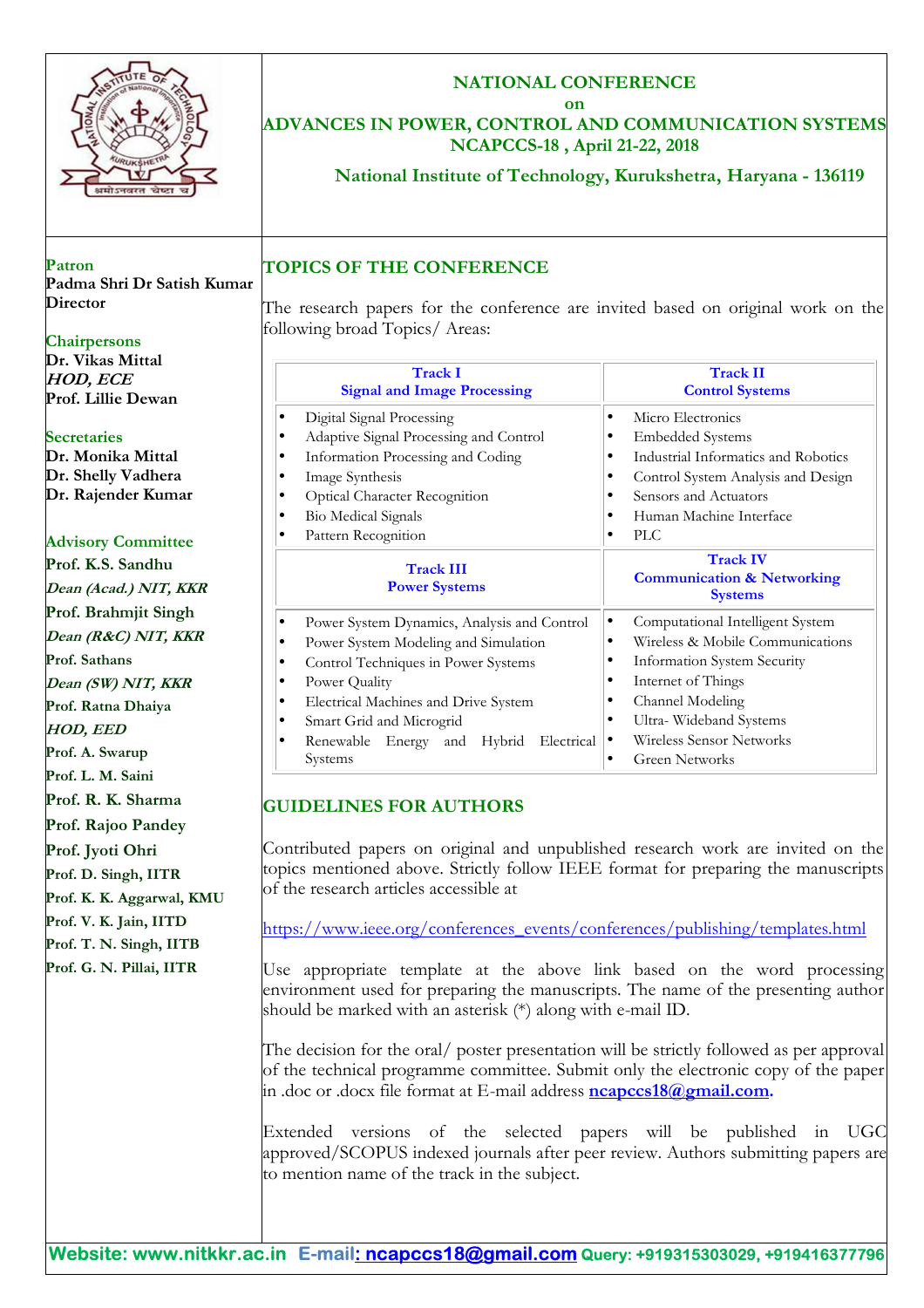

**NATIONAL CONFERENCE on ADVANCES IN POWER, CONTROL AND COMMUNICATION SYSTEMS** 

# **NCAPCCS-18 , April 21-22, 2018**

**National Institute of Technology, Kurukshetra, Haryana - 136119**

**Patron Padma Shri Dr Satish Kumar Director** 

### **Chairpersons**

**Dr. Vikas Mittal HOD, ECE Prof. Lillie Dewan**

**Secretaries**

**Dr. Monika Mittal Dr. Shelly Vadhera Dr. Rajender Kumar**

## **Advisory Committee**

**Prof. K.S. Sandhu Dean (Acad.) NIT, KKR Prof. Brahmjit Singh Dean (R&C) NIT, KKR Prof. Sathans Dean (SW) NIT, KKR Prof. Ratna Dhaiya HOD, EED Prof. A. Swarup Prof. L. M. Saini Prof. R. K. Sharma Prof. Rajoo Pandey Prof. Jyoti Ohri Prof. D. Singh, IITR Prof. K. K. Aggarwal, KMU Prof. V. K. Jain, IITD Prof. T. N. Singh, IITB Prof. G. N. Pillai, IITR** 

**IMPORTANT DATES** 

- $\triangleright$  Last date for submission of paper:  $\overline{April\ 09, 2018}$
- ▶ Notification of acceptance: April 13, 2018
- Submission of final paper: April 16, 2018
- P Registration starts on: April 13, 2018
- Last date for registration: April 17, 2018
- **Registration after last date will be accepted with a late fee of Rs. 500/ over and above normal registration fee.**
- **On-spot registration will be accepted with an additional fee of Rs. 700/ including late fee**

# **REGISTRATION FEE**

| Student Delegate                    | Rs. $2000*$ |
|-------------------------------------|-------------|
| Delegate from Academic Institutions | Rs. 3000    |
| Delegate from Industry              | Rs. 5000    |

 \*A reduction of Rs. 500/- will be offered to the authors submitting two papers out of the total registration fee of Rs. 4000/-

The registration fee can be paid online through **SBI Collect** or through Demand Draft in favour of '**Director, National Institute of Technology, Kurukshetra**' payable at **Kurukshetra or Cash at the time of registration**.

## **ACCOMMODATION**

Limited accommodation is available in the Institute guest house and hostels on payment basis. There are good hotels near by the Institute; reservation can be made in advance on request.

## **SPONSORSHIP OPPORTUNITIES**

Excellent and Rewarding Sponsorship Opportunities for industry/vendors in various categories; **Diamond (1 lakh or more), Golden (50 thousand or more), Silver (20 thousand or more), Bronze (others).**

Sponsors will get benefits like showcasing of their services & products etc., excellent networking opportunities, acknowledgements at various forums and prominent displays of their logos and taglines etc.

- April 13, 2018
- **lonwards**